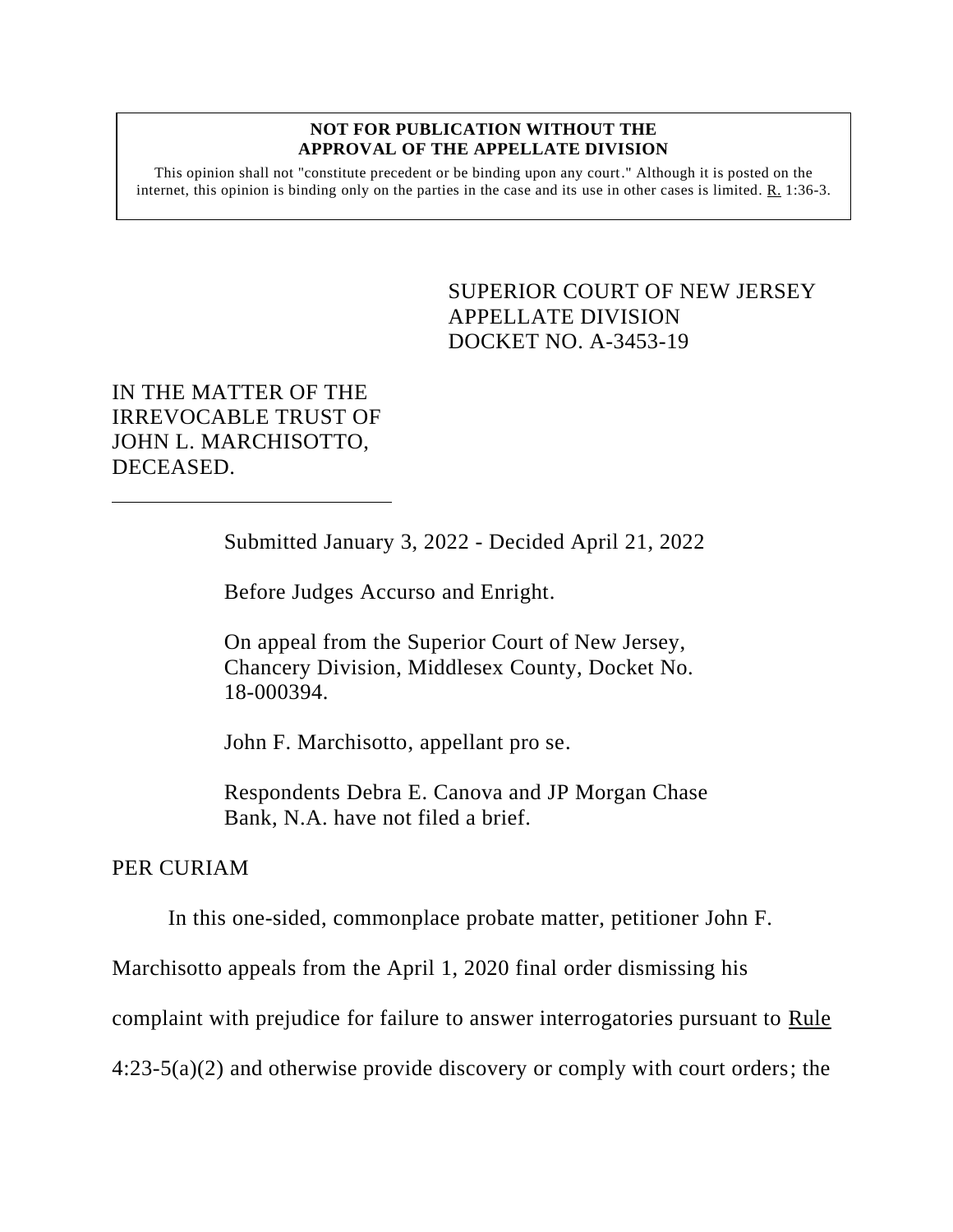May 7, 2020 order denying his motion for reconsideration; and the June 2, 2020 order for sanctions pursuant to N.J.S.A. 2A:15-59.1 and Rule 1:4-8 directing he pay his sister Debra Canova, executor of their father's estate and administrator of his irrevocable trust, sanctions of \$81,848.70 in fees and \$3,976.33 in costs. Marchisotto also appeals from a number of interlocutory orders and the denial of several post-judgment applications, many of which he has failed to address in his brief on appeal. Having reviewed the eleven transcripts filed in this matter as well as Marchisotto's brief and five-volume appendix, we are satisfied the order dismissing his accounting and fraud action with prejudice, as well as the award of sanctions, are reasonably supported by the record Marchisotto has put before us. Accordingly, we affirm.

Although Marchisotto's brief and 977-page appendix are stuffed with matters extraneous to the issues on appeal, his failure to include certain basic documents, including his verified complaint and order to show cause, the will and irrevocable trust he challenges, the prior will and 2003 revocable trust, the estate's answer or a full set of the interrogatories at issue and his answers with proof of filing with the court — make summarizing the facts or procedural history a challenge. We draw most of what occurred from a series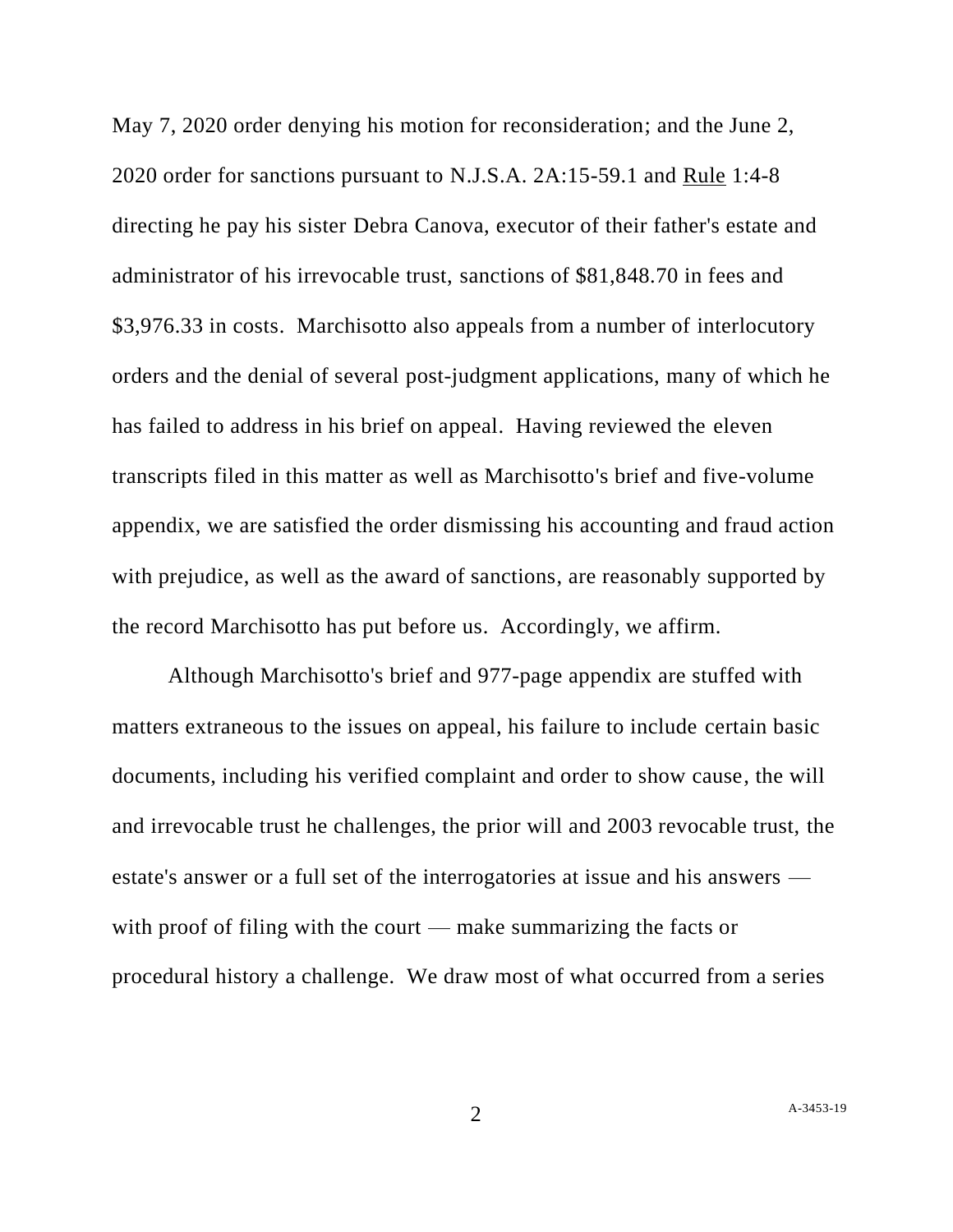of careful and comprehensive orders and opinions by Judge Goodzeit when she managed the case in Somerset.

As best we understand it, Marchisotto is one of three children of the decedent, John L. Marchisotto. He has two sisters, Debra E. Canova and Diane Cusack. Their mother apparently died in June  $2003<sup>1</sup>$ . The decedent was treated for cancer in 2015 and hospitalized in 2016. In June 2016, he signed a retainer agreement with Louis Lepore to prepare new estate planning documents, including a will, an irrevocable trust instrument and a durable power of attorney in favor of Canova. Canova was already the decedent's attorney-in-fact pursuant to a durable power he executed over a dozen years before.

Although we cannot state this with any certainty as we've not been provided the pleadings, we gather the case may have started as an action to compel an accounting and not a will challenge. Judge Goodzeit entered a case management order in May 2018, two months into the case, noting Marchisotto's "representation on the record that he is not seeking to invalidate

<sup>&</sup>lt;sup>1</sup> We know that seemingly irrelevant bit of information only because Marchisotto advised in his answers to interrogatories that he wished to question one of his sisters about "who signed plaintiff's deceased mom (sic) signature to a public document in 8/2003, that [was] falsely notarized."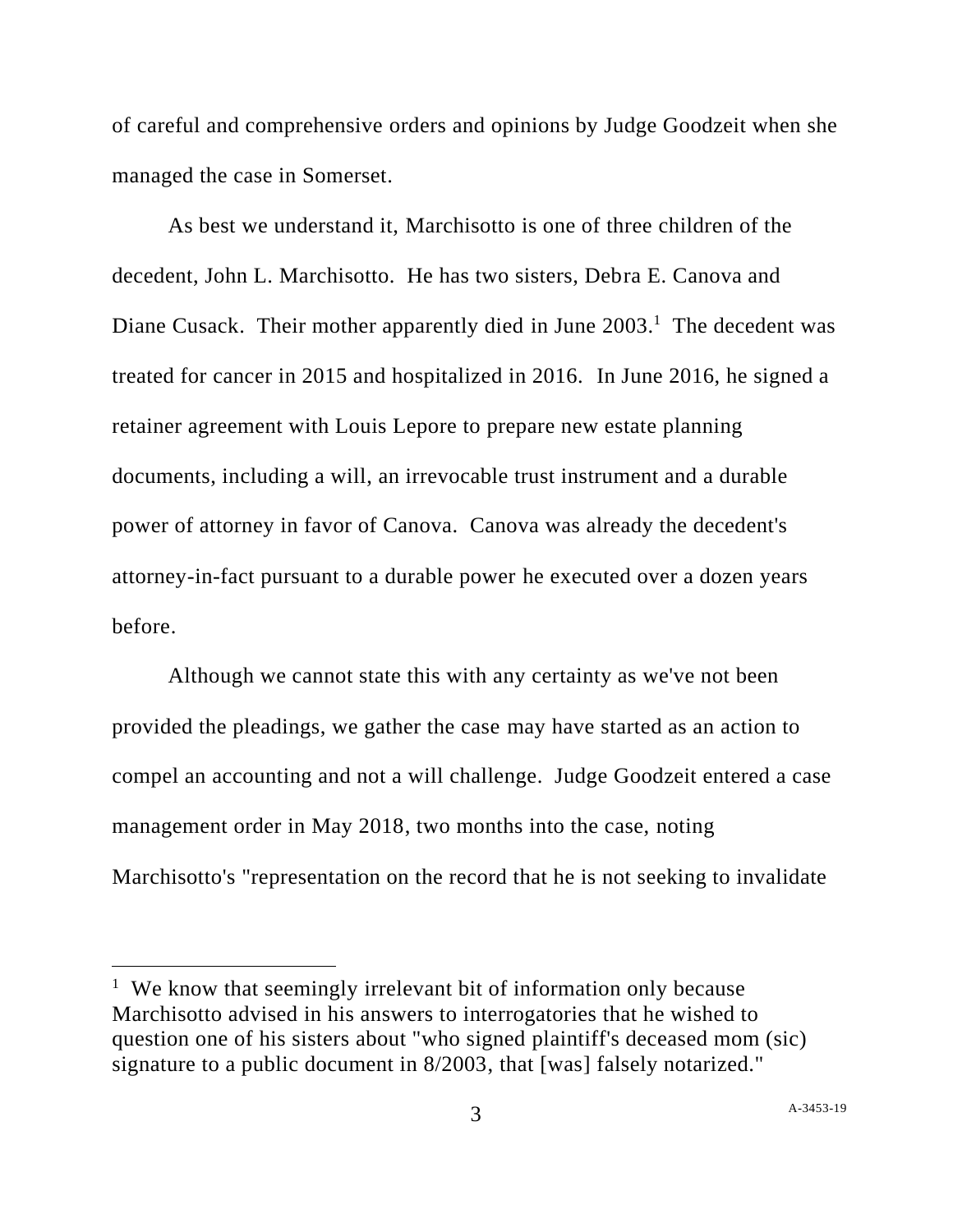the irrevocable trust, but, rather, he is seeking his and his children's appropriate share thereunder." Although we've not been provided a copy of the 2016 irrevocable trust, Marchisotto's three minor children are apparently beneficiaries, as are Canova's three children and Cusack's daughter.

Marchisotto changed his position at some point, however, and now alleges, without any competent evidence as far as we can tell, that Canova misused the power of attorney to swindle their father and improperly influenced him to change his will — although apparently not in her favor four months prior to his death in October 2016, when he was allegedly ill and infirm and dependent upon her for his care.<sup>2</sup> While, again, we've not been provided the will or the irrevocable trust, Marchisotto did not dispute the

<sup>&</sup>lt;sup>2</sup> The decedent did not live with Canova. She lived in Staten Island and he lived alone in Franklin Township. Nevertheless, defendant asserts in his preliminary statement in his appellate brief that

Canova['s] threat of withholding medication, or food, or threat[] to keep him living at the Roosevelt nursing home, that she put him in, and he did not want to stay at, can be enough to force a victim to sign documents, or take actions, he otherwise would never do. And these "threats" need not be expressed. Just knowing that someone who controls your medicine and food, medical care, hospital care, home health aide care, and that wants you to do something, is enough of a "threat" to overcome the victim John L. Marchisotto['s], deceased['s], free-will.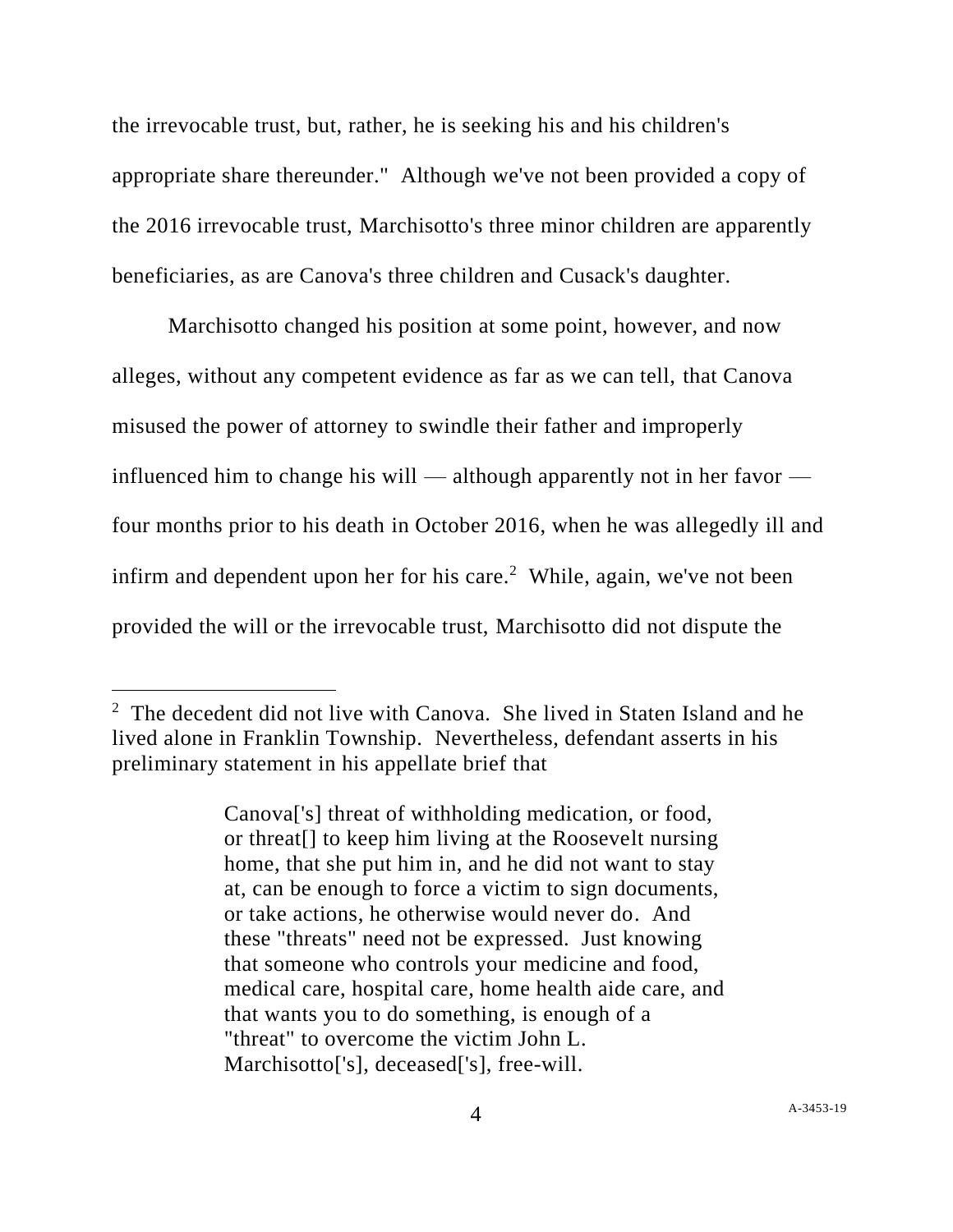representations made on the record by the executor's counsel in December 2018 that decedent's prior will divided his assets evenly among his three children, and that the 2016 "pour over" will and irrevocable trust reduced each of their shares from a third to a quarter, with the remaining quarter to be divided among decedent's seven grandchildren. It was because Marchisotto's minor children stand to benefit from their grandfather's 2016 irrevocable trust that Judge Goodzeit appointed a guardian ad litem for them when Marchisotto changed his position. A successful attack on the irrevocable trust would disinherit Marchisotto's children, making their interest in the litigation adverse to their father's. See R. 4:26-2(a); Matter of Will of Maxwell, 306 N.J. Super. 563, 580 (App. Div. 1997).

While Marchisotto complains about the manner in which the judges handled this case, it's clear to us that Judge Goodzeit, who presided over most of it, was appropriately concerned about the effects of the cost of Marchisotto's quest on all the beneficiaries, including Marchisotto. Although Marchisotto was self-represented, meaning he was not looking to the estate to fund his will challenge, see Rule 4:42-9(a)(3); In re Reisdorf, 80 N.J. 319, 326 (1979), the judge had ordered Canova to file a formal accounting in response to Marchisotto's complaint, presumably pursuant to Rule 4:87-1(b), rarely an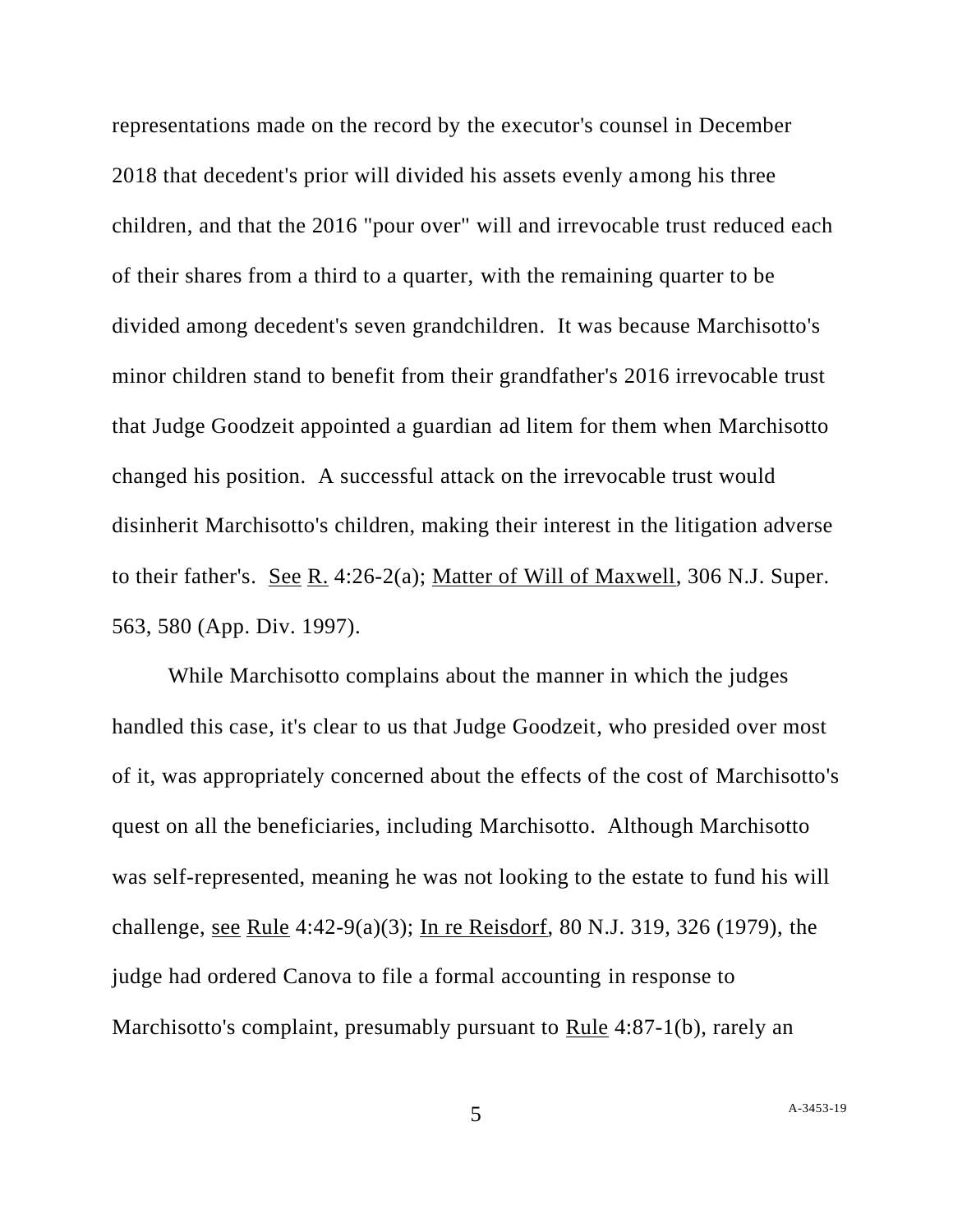inexpensive undertaking, see In re Estate of Wharton, 47 N.J. Super. 42, 47 (App. Div. 1957) (noting trustee's entitlement to charge the trust for legal services rendered in connection with the preparation and filing of the account, responding to exceptions and other services necessary for its approval).

While Marchisotto has also not included that accounting in his appendix, Canova's counsel stated on the record it ran to 875 pages with statements and backup. Given the size of the estate, noted in some places in the record to be in the vicinity of \$800,000, and the costs of the litigation, which in December 2018 was apparently already approaching \$150,000, Judge Goodzeit asked Marchisotto on the record to consider whether "to go from twenty-five percent to a third" under the prior will, with a no-contest clause, made economic sense. She cautioned the parties that if they "continue[d] to litigate, we're going to use up half of the money and no one's going to benefit."

Marchisotto, however, who had already been the recipient of several safe-harbor notices from trustee's counsel pursuant to Rule 1:4-8, told the judge he would never agree to Lepore getting "even one cent," and that he should be sued for malpractice. When the judge explained that Lepore wasn't his lawyer, and thus Marchisotto could not sue him for malpractice, Marchisotto replied that he "should have been able to get Debra — defendant

6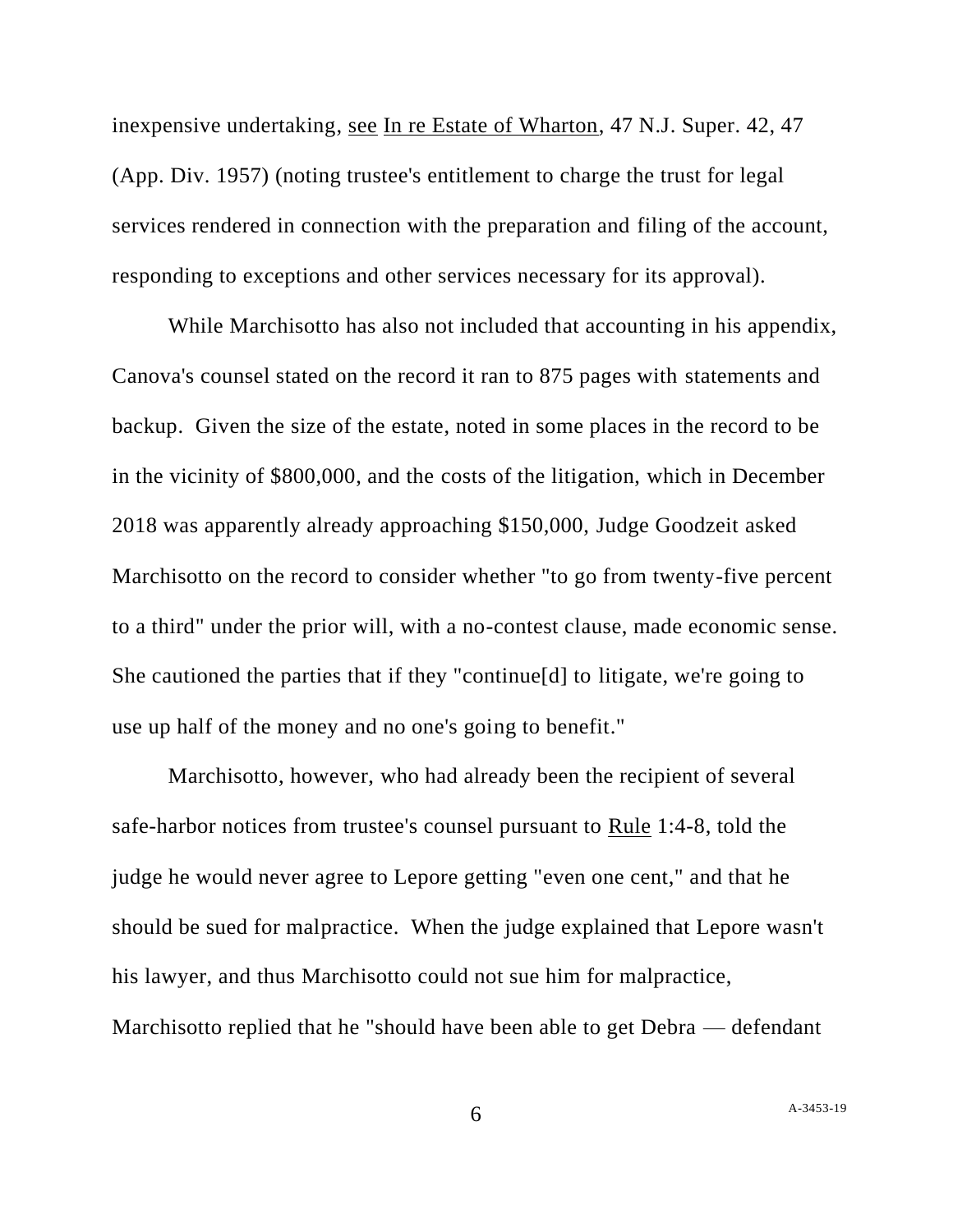Canova removed as the executor and trustee and then [he] would have proceeded with a malpractice lawsuit against" the lawyer.<sup>3</sup>

Marchisotto's preoccupation with Lepore appears to be one of several drivers causing what should have been a simple case to go off the rails.<sup>4</sup> As best we can tell, Marchisotto never filed formal exceptions to the accounting. See R. 4:87-8. That implies, although the record on appeal allows no definitive conclusion, there was nothing about the accounting that appeared

 $3$  Marchisotto had originally included Lepore as a defendant in the case, allegedly for conspiring with Canova. Judge Goodzeit dismissed the claims against Lepore as well as fraud and conspiracy claims against Canova in August 2018.

<sup>&</sup>lt;sup>4</sup> In addition to reporting Lepore to several law enforcement agencies, Marchisotto appears obsessed with establishing — in this action — that Lepore is misrepresenting the corporate form of his practice and is without required malpractice insurance, apparently believing it has some unspecified connection to the veracity of the accounting at issue in this matter. Although we've not been provided these documents, Marchisotto has admitted on the record that he presented Lepore's full accounting and all attachments to the Office of Attorney Ethics. Lepore claimed on the record that OAE audited the accounting, producing its own 600-page report and 26-page opinion finding no wrongdoing. We obviously make no findings in this regard. We note it only because it appears emblematic of what the judges in the trial court found to be Marchisotto's misuse of the judiciary's neutral forum to attack the estate's counsel, the guardian ad litem and at least one witness, the doctor who happened to examine the decedent to clear him for surgery the day before he signed a new will and irrevocable trust, putting them all to great trouble and expense, completely irrelevant and far afield from the simple issues presented for resolution in the case.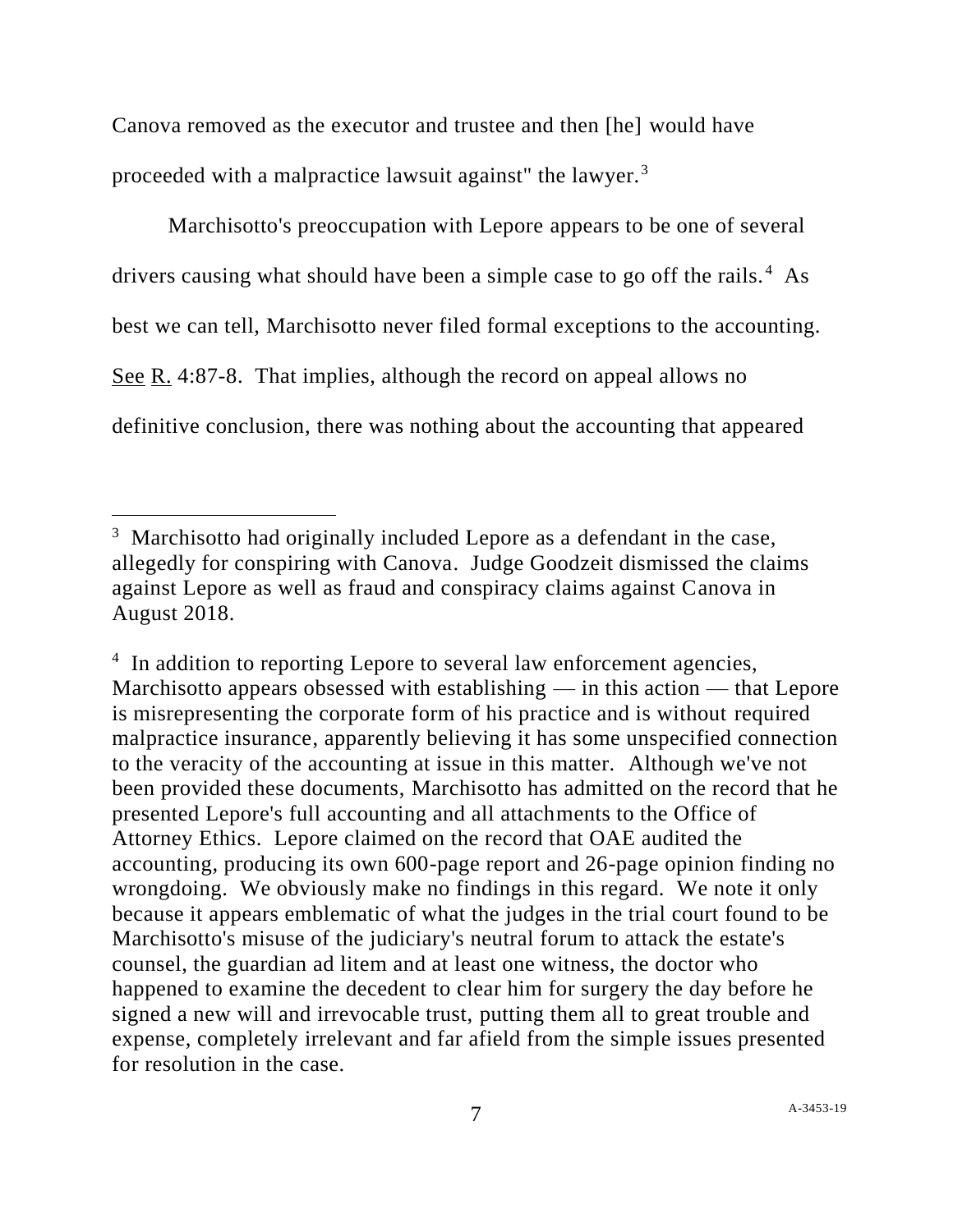amiss. The only issue raised on the record appears to relate to the trustee's error in depositing the proceeds of the sale of decedent's home into the estate account instead of the trust, an error Lepore claimed was caught and accounted for without loss to the trust. Instead of filing exceptions, Marchisotto demanded Canova additionally account for several months prior to the creation of the trust in June 2016, apparently concerned that funds may have been diverted before reaching the trust's accounts. Judge Goodzeit accommodated his concern by ordering the executor to provide Marchisotto an informal accounting going back three months before the trust was created.

Marchisotto, however, was not satisfied, contending the copies attached to the accounting and those pre-dating it had been "tampered with." He claimed, "there's a lot of money that's been stolen," and charged, with no evidence, that the bank and brokerage house statements Lepore had attached to the accountings were fraudulent. The estate appears to have attempted to assuage his concerns by producing original statements for his review in open court. Marchisotto, however, wanted to subpoena decedent's banks and brokerage houses for the original statements<sup>5</sup> and began his own

<sup>&</sup>lt;sup>5</sup> Judge Goodzeit had quashed Marchisotto's first subpoenas, including those directed at Canova's personal accounts, because they were improperly drawn.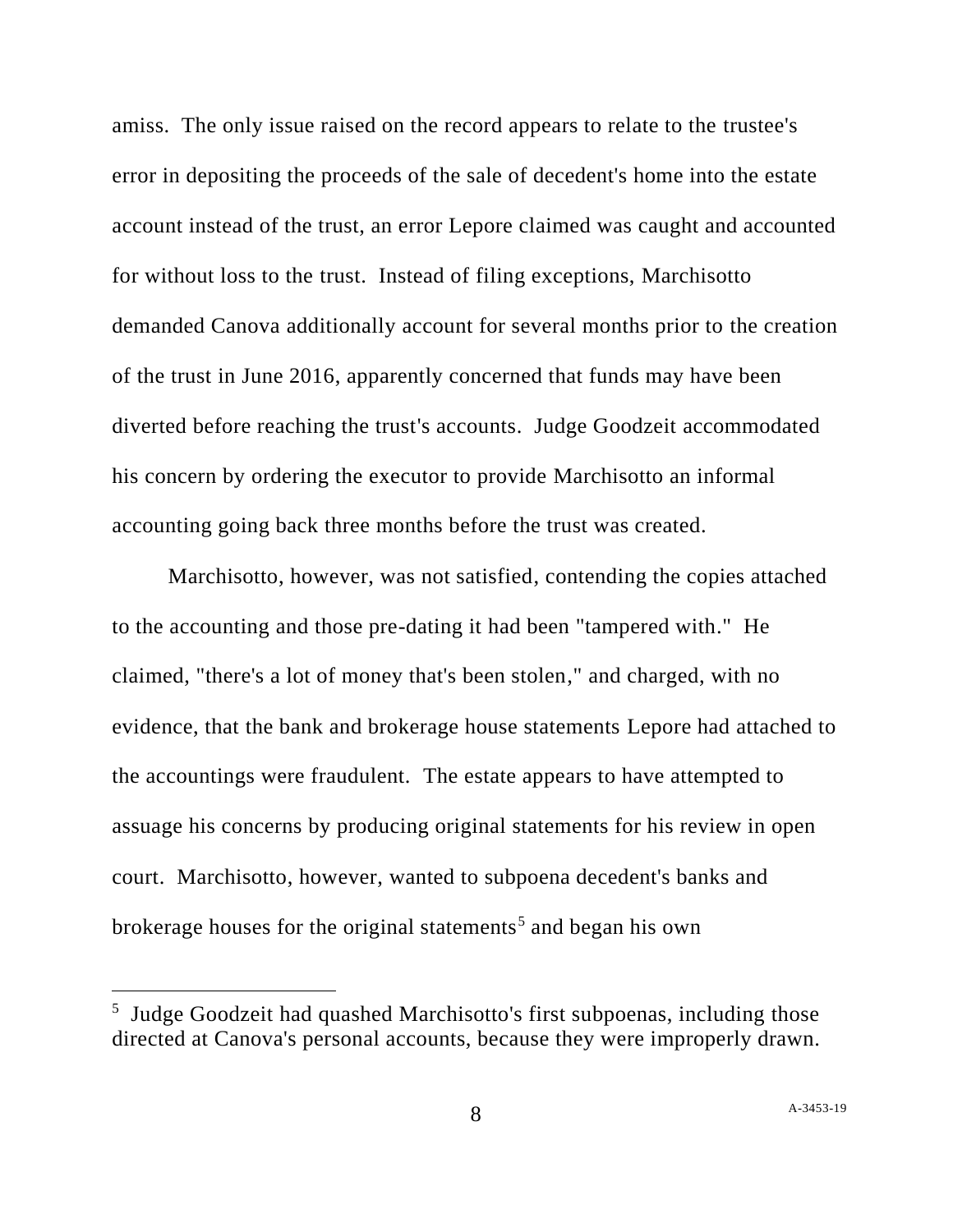investigations, contacting the institutions with his allegations of fraud, and reporting the estate and Lepore, as well as Lepore's wife, an attorney with no real involvement in this matter, to the Criminal Investigation Division of the Internal Revenue Service and a host of law enforcement agencies, including the Somerset Prosecutor's Office, the Attorney General, the United States Attorney and the Federal Bureau of Investigation. He also reported Lepore to the attorney disciplinary authorities in New Jersey and New York and reported a doctor, who had attested to the decedent's competence the day before he changed his will, to the Board of Medical Examiners.

Although there's nothing in the record to suggest any of those agencies uncovered any wrongdoing, Marchisotto's actions caused the estate difficulties with its New York bank, which apparently froze the trust's account in response to Marchisotto's allegations of fraud, and eventually filed an interpleader action in New York. It also led to the estate propounding interrogatories to

The judge then spent an inordinate amount of time attempting to assist Marchisotto in crafting subpoenas that could properly be served in accordance with the court rules. Her months of effort, however, came to naught as Marchisotto's failure to answer interrogatories resulted in the dismissal of his complaint without prejudice before his subpoenas could be approved for service.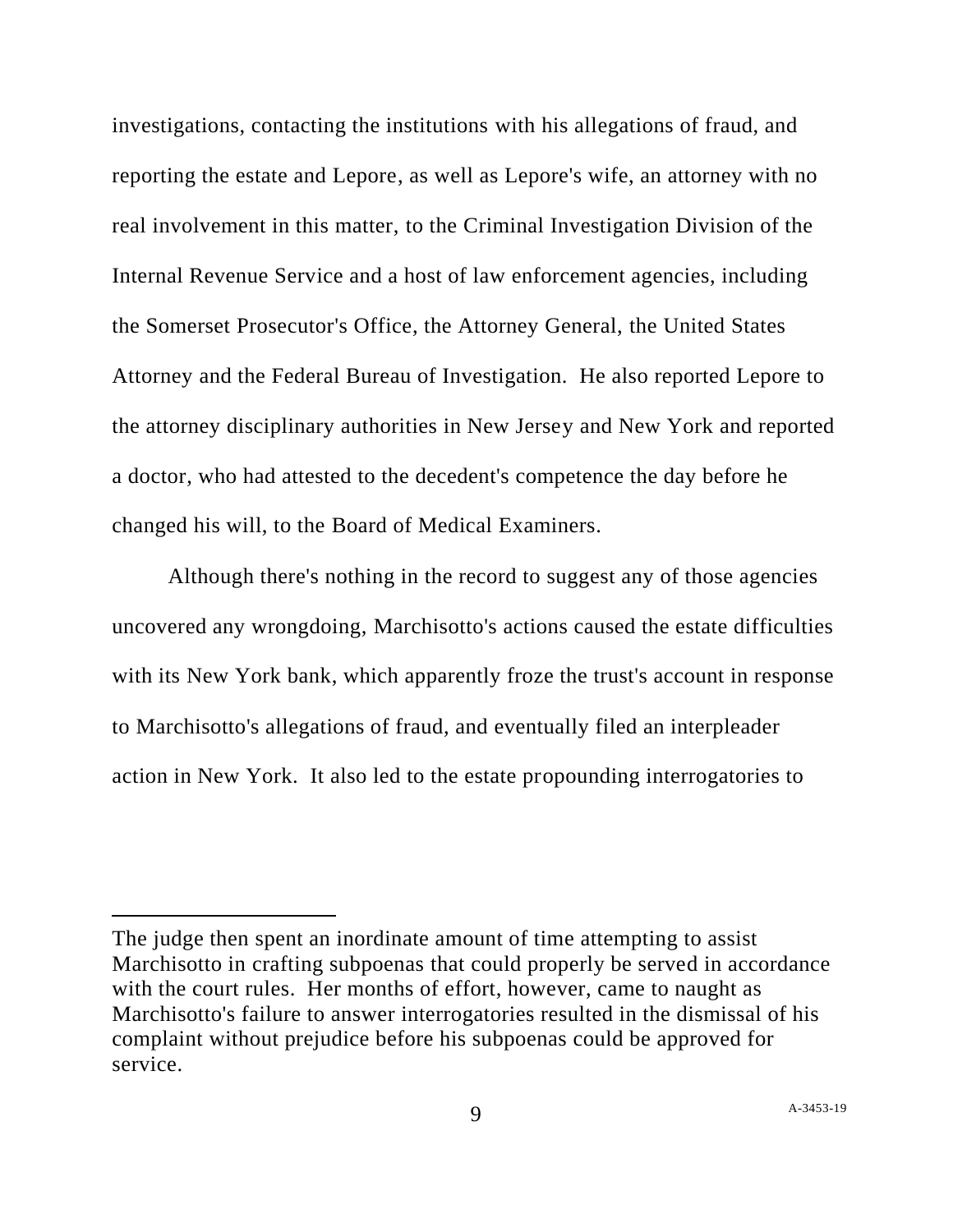discover the basis of Marchisotto's claims and all those persons with knowledge of any facts underpinning them.

Despite Judge Goodzeit's efforts to encourage Marchisotto to see the litigation objectively and consider a cost/benefit approach to its prosecution, Marchisotto continued to file innumerable rambling, nearly incomprehensible motions and other submissions with the court, seemingly mindless of the cost to the trust or the court rules governing his conduct. In December 2018, the judge discussed the appointment of a discovery master to try and rein in Marchisotto's abuse of the court and the deputy surrogate. The guardian ad litem spoke in favor of the proposal, noting the amount of material he had received when he came into the case was "ridiculous," that most of Marchisotto's filings were "not comprehensible" and that "a discovery master is essential because this is just — this is out of control."<sup>6</sup>

<sup>&</sup>lt;sup>6</sup> The guardian ad litem was eventually relieved, at his request, after Marchisotto filed a motion to have the lawyer disqualified, making what Marchisotto later admitted, under oath, were scurrilous allegations the guardian ad litem was "a fraudulent and frivolous party from an ex-parte list" supplied by the trustee's counsel, that he failed to protect the minors' legal rights and helped Lepore and Marchisotto's sisters "get away with their financial crimes, fraud, theft, and elder abuse," all having absolutely no basis in fact. This example is only one of dozens of Marchisotto treating his bald assertions as undisputed facts.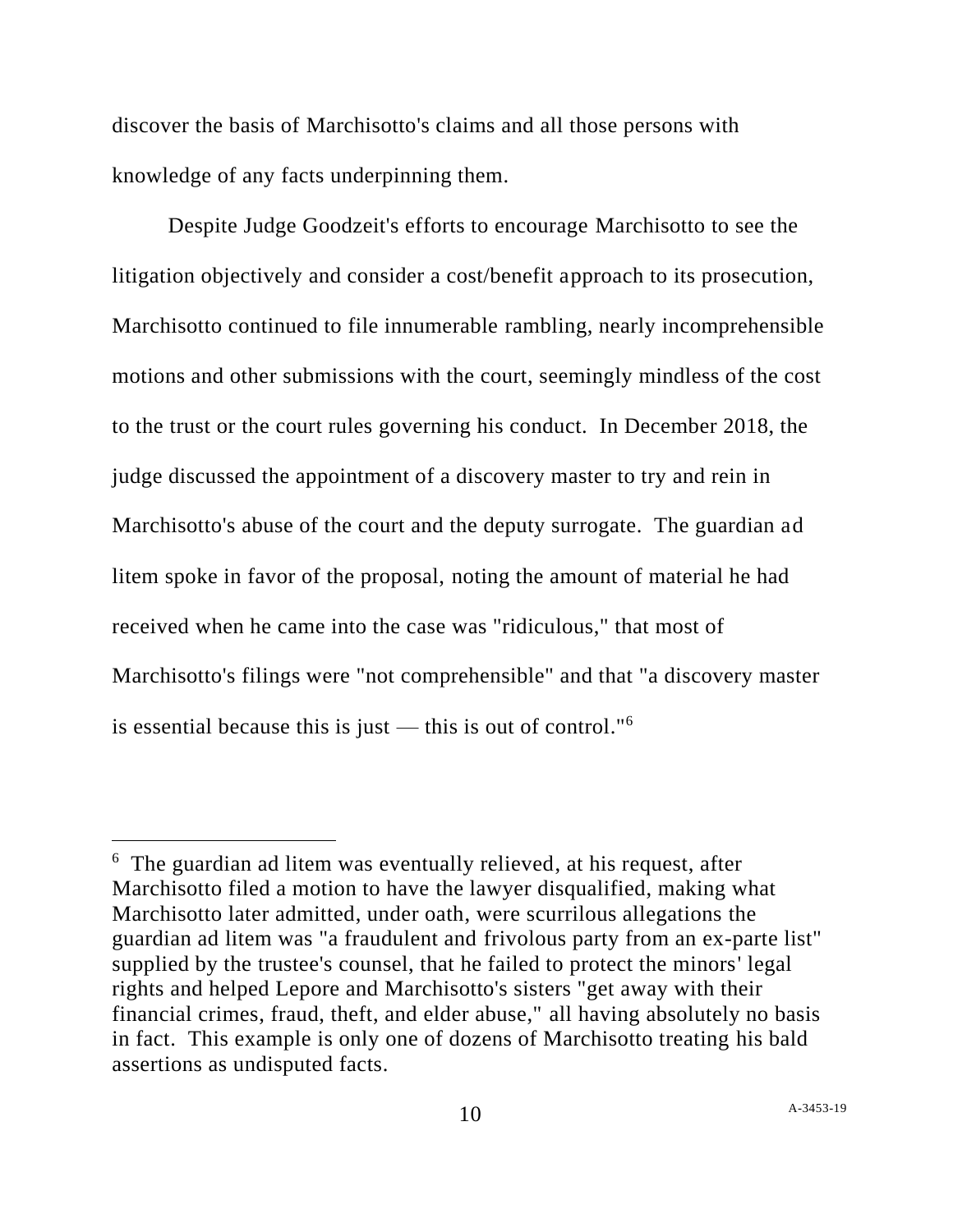Because Marchisotto claimed he was without the funds for a discovery master, the judge ordered him to submit certain personal financial information for her in camera review to allow her to assess his ability to contribute to the cost. Marchisotto failed to comply, seeking leave to file an interlocutory appeal of that order as well as several others, including the judge's denial that she recuse herself following his complaint about her to the Supreme Court's Advisory Committee on Judicial Conduct. All his applications and motions were denied, both here and in the Supreme Court.

In March 2019, Judge Goodzeit dismissed Marchisotto's complaint without prejudice, pursuant to Rule  $4:23-5(a)(1)$ , for his failure to answer interrogatories. In April, she denied his application for a stay of her March order and denied his motion to reinstate his pleadings, although ordering, notwithstanding, that should Marchisotto provide the estate "comprehensible responses" to specific interrogatories that she would reconsider her ruling. Marchisotto thereafter sued Judge Goodzeit for civil rights violations in federal court, and the matter was transferred to Middlesex County. <sup>7</sup>

<sup>&</sup>lt;sup>7</sup> The Third Circuit has since affirmed the dismissal of Marchisotto's claims against Judge Goodzeit. See Marchisotto v. Goodzeit, No. 20-1870, 2021 U.S. App. LEXIS 23068, at \*2-3 (3d Cir. Aug. 4, 2021).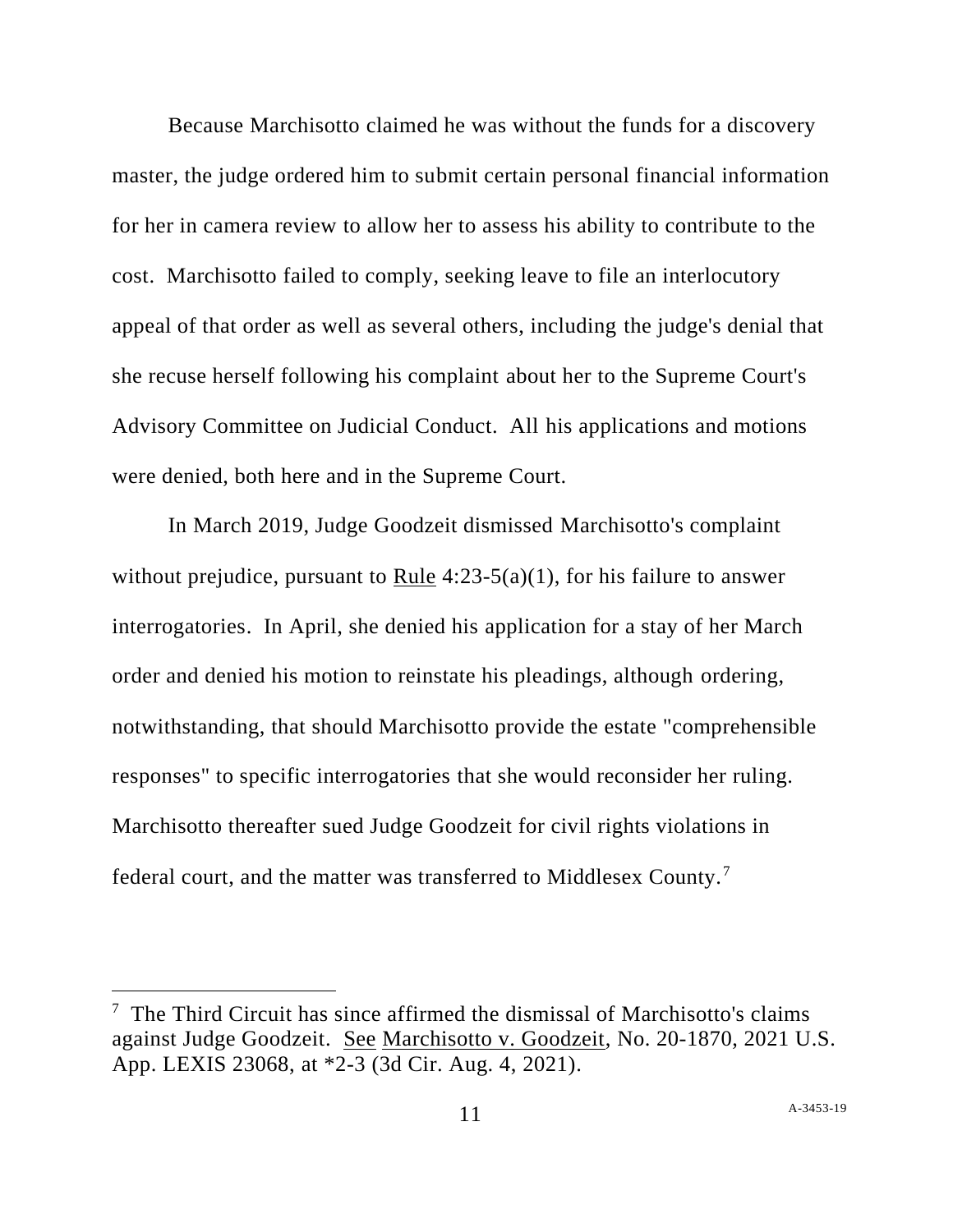In December 2019, the parties appeared before Judge Rivas on defendant's motion to dismiss Marchisotto's complaint with prejudice. After conducting a lengthy hearing to review the questions and answers, Judge Rivas did not grant the motion, instead allowing Marchisotto yet another opportunity to provide responsive answers to the trustee's interrogatories. The judge explained to Marchisotto his answers were not specific or direct as required by the court rules, and that he could not "cut and paste the same answer over and over." The judge entered a specific order detailing precisely what interrogatories remained to be answered and warning Marchisotto he would not be permitted to "cut and paste" responses. The order also advised the answers "must be specific and germane to the issues of the case" and as to persons with knowledge, that Marchisotto identify the "specific issue relevant to the case" implicated by the anticipated testimony.

Marchisotto filed another application for emergent relief that was likewise denied by this court and the Supreme Court. In a now familiar pattern, Marchisotto thereafter sued Judge Rivas in federal court for civil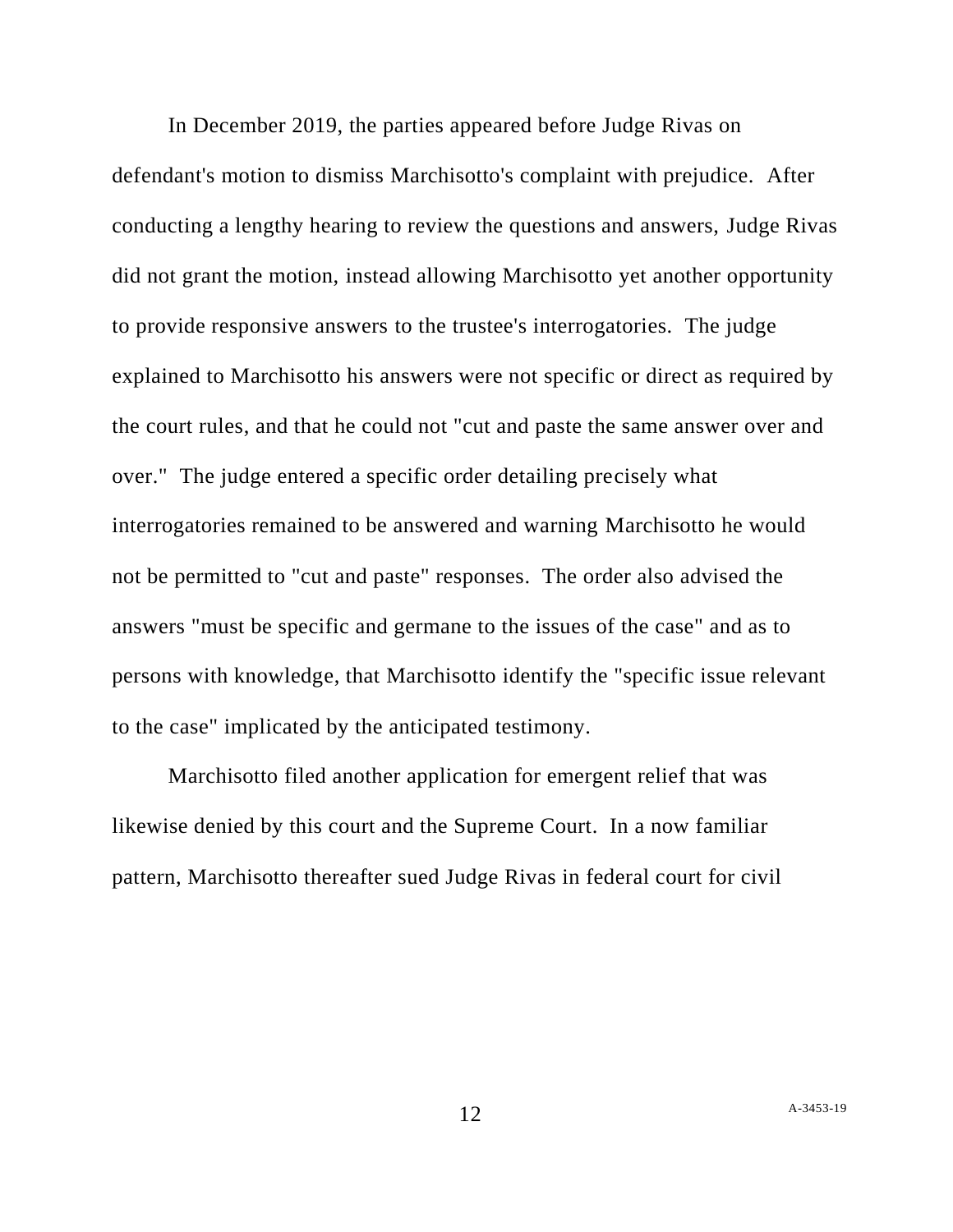rights violations and moved to recuse him from hearing defendant's renewed motion to dismiss the complaint with prejudice. $8<sup>8</sup>$ 

Following receipt of Marchisotto's revised answers, the trustee moved again to dismiss Marchisotto's complaint with prejudice. This time, Judge Rivas granted the motion. Despite the judge's painstaking efforts to explain to Marchisotto the abuse of the litigation process posed by listing individuals with no connection to the issues in the case and the importance of the requirement that he link an individual's knowledge or proposed testimony to an actual contested issue, Marchisotto failed to comply with the court's order. Although he has not provided us with a copy of the trustee's motion, nor any file-stamped copy of his own response to it, what we do have is repetitive material not responsive to the specific questions asked — particularly as it relates to relevance. Marchisotto continued to persist in groundlessly maligning his adversary and attacking witnesses about matters unrelated to the simple issues we understand, based on the truncated record he has provided us, were before the trial court, that is, the decedent's testamentary capacity;

<sup>&</sup>lt;sup>8</sup> Marchisotto has sued other judges and justices in federal court in connection with the denial of his many interlocutory appeals and motions, including a member of the panel deciding this appeal. Those actions do not prevent us from fairly considering this matter. See R. 1:12-1; Comparato v. Schait, 180 N.J. 90, 101 (2004); Amoresano v. Laufgas, 171 N.J. 532, 555 (2002).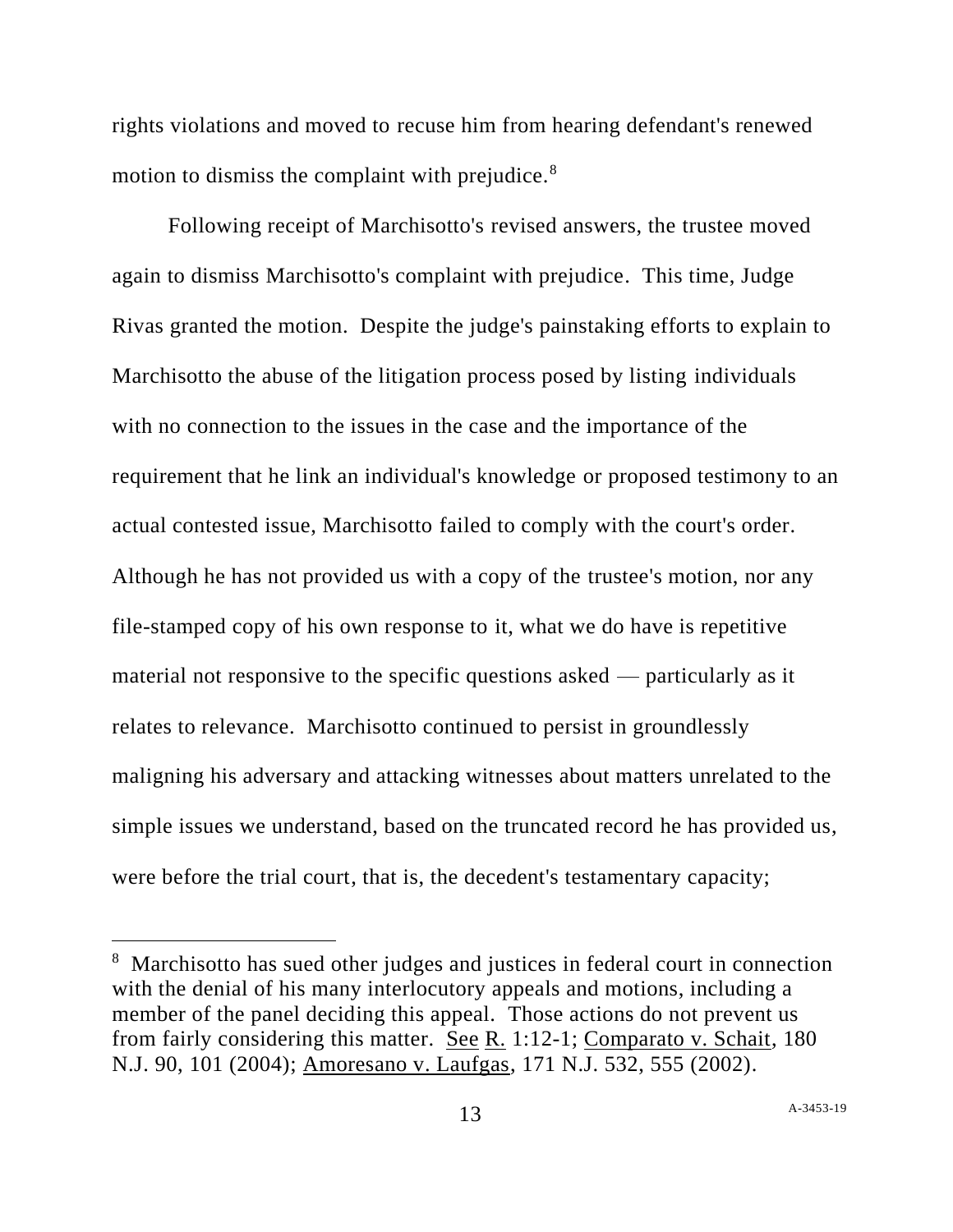whether the 2016 will and irrevocable trust were the product of undue

influence; and whether Marchisotto could identify any asset of the estate or

trust for which Canova did not faithfully account.

Marchisotto appeals, raising ten points of error, which we reprint

without alteration:

## POINT 1

THE TRIAL COURT ERRED IN GRANTING ORDER ON 06/02/2020 DURING THE HEARING, THE JUDGE SAID "HE FILED NUMEROUS ACTIONS IN NEW YORK AND NEW JERSEY MAKING BASELESS ALLEGATIONS (INDISCERNIBLE) AFTER DEFENDANT (INDISCERNIBLE) CAUSING THE FINANCIAL INSTITUTIONS NOT TO COOPERATE WITH THE DEFENDANT (INDISCERNIBLE) DISMISS THE CLAIMS AGAINST (INDISCERNIBLE)."

POINT 2

THE TRIAL COURT ERRED IN GRANTING ORDER ON 06/02/2020, DURING THE HEARING THE JUDGE SAID "THE COURT FOUND MARCHISOTTO'S (INDISCERNIBLE) TO BE INCOMPREHENSIBLE IN AN AUGUST, 2018, (INDISCERNIBLE) HAVE NOT IMPROVED. THE CONTINUE TO BE REPETITIVE AND (INDISCERNIBLE) AND ARE NUMEROUS. THE RECORD IS CRYSTAL CLEAR THAT MR. MARCHISOTTO IS A VEXATIOUS LITIGANT. HE IGNORES COURT ORDERS. HE ENGAGES IN (INDISCERNIBLE) – THEREFORE, THE COURT WILL GRANT (INDISCERNIBLE) APPLICATION AND WILL ORDER MARCHISOTTO TO PAY \$81,841.72 AND THE ADDITIONAL 3,000 - (INDISCERNIBLE) IN EXPENSES AND COSTS. THE COURT REVIEWED THE PLAINTIFF'S AFFIDAVIT (INDISCERNIBLE) CONSISTENT WITH THE RATES CUSTOMARILY CHARGED IN NEW JERSEY. THE HOURS SPENT WERE NOT EXCESSIVE. CONSIDERING MR. MARCHISOTTO'S (INDISCERNIBLE) (INDISCERNIBLE) SPECIFICALLY, THE ARGUMENTS HE HAS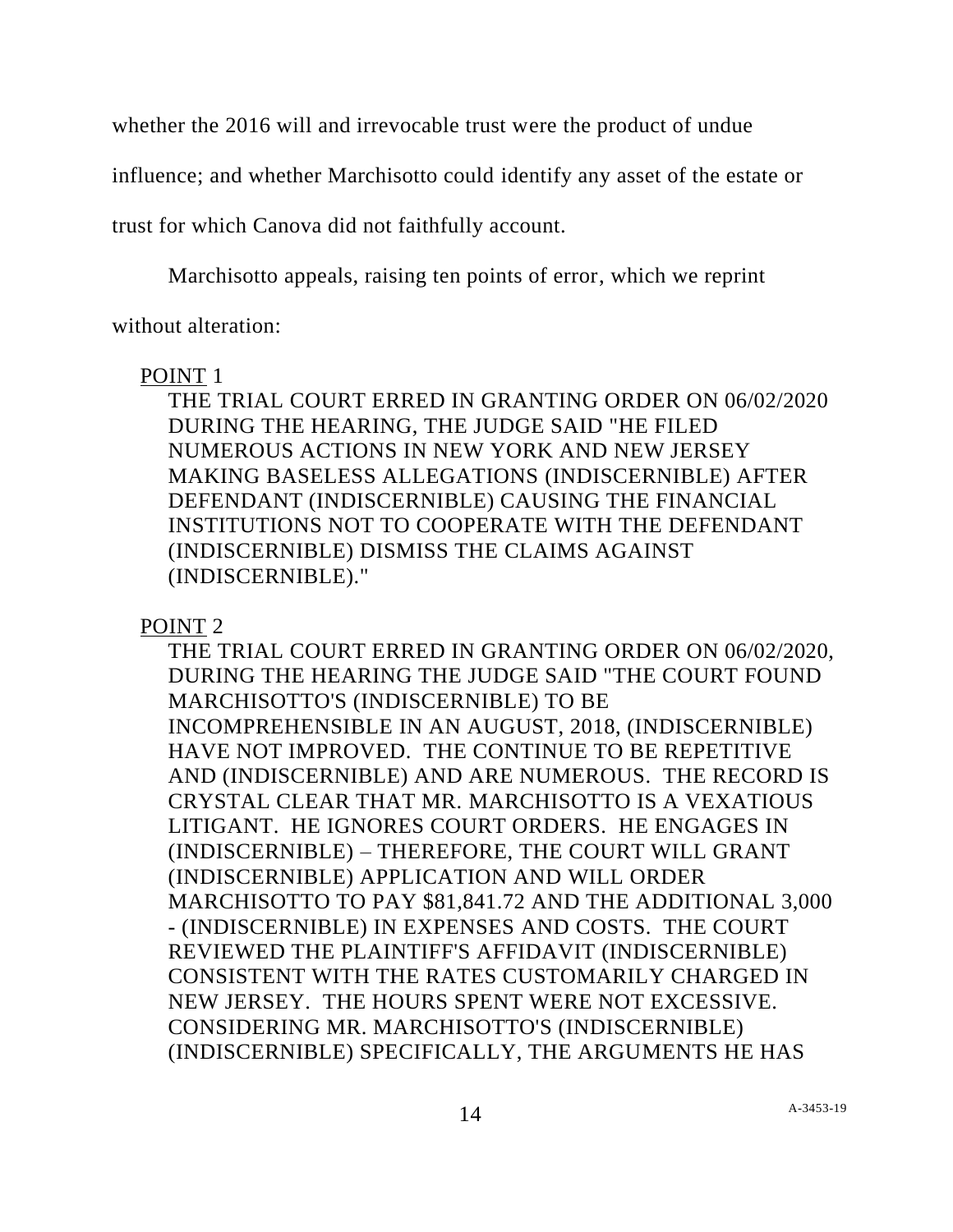MADE ARE NOT WARRANTED BY THE FACTS OR THE LAW. AND ORDER WILL BE ENTERED UPON (INDISCERNIBLE)."

POINT 3

THE TRIAL COURT ERRED IN GRANTING ORDER ON 06/02/2020, DURING THE HEARING SAID, "THE RECORD IS CRYSTAL CLEAR THAT MR. MARCHISOTTO IS A VEXATIOUS LITIGANT. HE IGNORES COURT ORDERS, HE ENGAGES IN (INDISCERNIBLE)."

# POINT 4

THE TRIAL COURT ERRED IN GRANTING ORDER ON 06/02/2020, SANCTION IS APPROPRIATE ONLY WHERE THE OFFENDER HAS WILLFULLY ABUSED JUDICIAL PROCESS OR OTHERWISE CONDUCTED LITIGATION IN BAID FAITH. IN RE ITEL SEC. LITIG., 791 F.2D 672, 675 (9TH CIR. 1986); KREAGER V. SOLOMON & FLANAGAN, P.A., 775 F.2D 1541, 1542-43 (11TH CIR. 1985); LIPSEIG V. NAT'L STUDENT MKTG. CORP., 663 F.2D 178, 180-81 (D.C. CIR. 1980); LINK V. WABASH R.R. CO., 370 U.S. 626, 632 (1962).

POINT 5

THE TRIAL COURT ERRED ON 05/07/2020, DENYING APPELLANT MOTION FOR RECONSIDERATION, THE JUDGE SAID "TODAY IS MAY 7TH. THIS IS A MOTION FOR RECONSIDERATION WHERE THE COURT IS PUTTING ITS DECISION ON THE RECORD. THIS MATTER COMES BEFORE THE COURT ON PLAINTIFF'S MOTION FOR RECONSIDER DISMISSAL OF HIS COMPLAINT WITH PREJUDICE FOR REPEATED FAILURES TO ADEQUATELY RESPOND TO DISCOVERY REQUESTS. THIS CAUSE OF ACTION REACHES THIS COURT ON A TRANSCRIPT FROM SOMERSET VICINAGE; A RELATED MATTER WAS REPORTED IN UNITED STATES DISTRICT COURT IN THE DISTRICT OF NEW JERSEY UNDER CASE NUMBER 3:19CV12540. THE SELF-REPRESENTED PLAINTIFF, JOHN F. MARCHISOTTO, HAS BEEN DESCRIBED AS A VEXATIOUS LITIGANT. PLAINTIFF HAS PREVIOUSLY FILED MOTIONS SEEKING SANCTIONS TO THIS COURT BY COUNSEL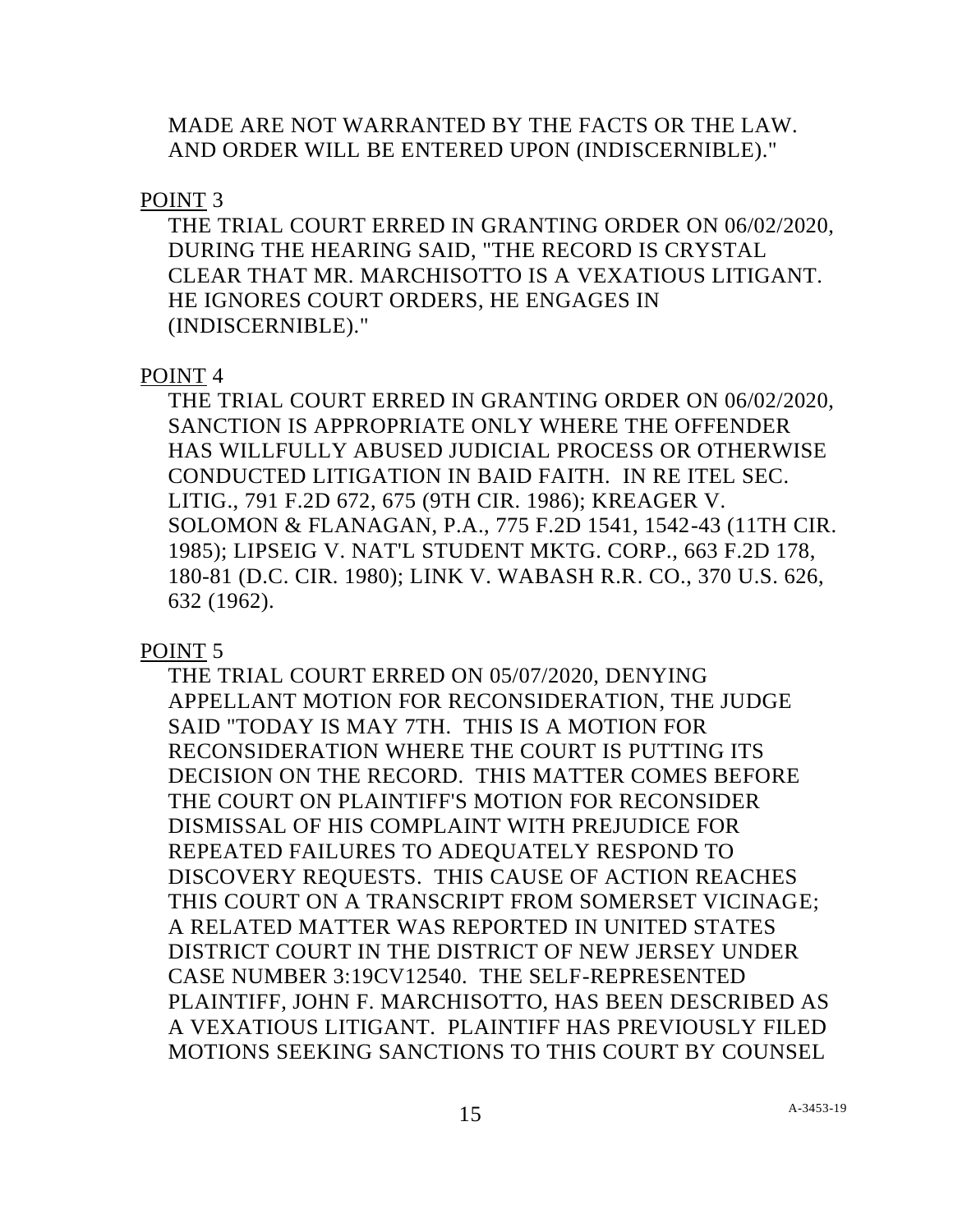IN THOSE MATTERS. ALL OF THOSE MOTIONS WERE DENIED. IN ADDITION TO NAMING OPPOSING COUNSEL AS A DEFENDANT IN THIS MATTER, PLAINTIFF HAS NAMED MULTIPLE SUPERIOR COURT JUDGES WHO HAVE PREVIOUSLY PRESIDED OVER THIS MATTER AS DEFENDANTS IN A FEDERAL LAWSUIT."

### POINT 6

ON 04/01/2020, JUDGE RIVAS "HARMFUL ERROR," DISMISSING APPELLANT COMPLAINT WITH PREJUDICE. APPELLANT HAD FULLY, RESPONSIVELY, AND PROPERLY ANSWERED DEFENDANT INTERROGATORY QUESTIONS 13, AND 14, AS PER THE 12/09/2020, ORDERS.

# POINT 7

DURING THE HEARING, THE JUDGE SAID "IN ADDITION, PLAINTIFF HAS CLAIMED THAT IN SITE OF THE JUDGE'S ATTORNEYS, AND EXPERT WITNESSES, THE DEFENDANTS IN (INDISCERNIBLE) OR GRIEVANCES IN THE DISTRICT COURT WITH THE INTERNAL REVENUE SERVICE. PLAINTIFF READILY ASSERTS UNSUPPORTED CLAIMS OF FRAUD AND CIVIL CONSPIRACY. PLAINTIFF'S MOVING PAPERS HAVE BEEN DESCRIBED BY ADVERSARIES AS BASELESS, NONSENSICAL, RAMBLING, AND HARASSING PLAINTIFF'S BEHAVIOR AS HARASSING."

POINT 8

DURING THE HEARING, THE JUDGE SAID "FURTHERMORE, PLAINTIFF HAS CLAIMED WHETHER LEPORE PRACTICED LAW IN A DEFUNCT PROFESSIONAL CORPORATION AND HAS FAILED TO CARRY MALPRACTICE INSURANCE AS REQUIRED BY THE RULES OF COURT AND PROFESSIONAL CONDUCT. AGAIN, THESE CLAIMS WERE CONSISTENTLY UNSUPPORTED BY ANY CONCRETE EVIDENCE BEYOND PLAINTIFF'S ORAL ASSERTIONS."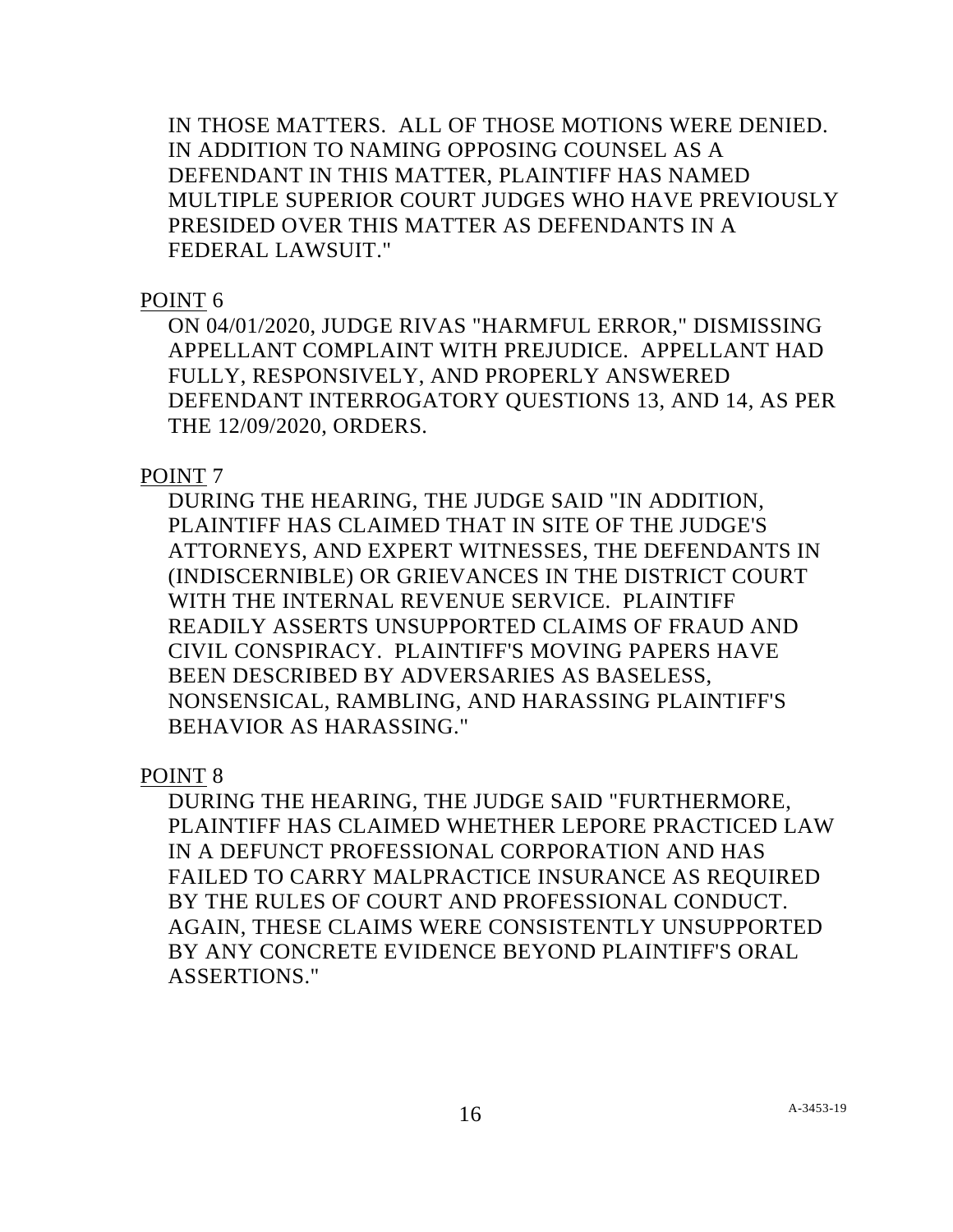POINT 9

DURING THE HEARING, THE JUDGE SAID "ALL RIGHT. LET'S FIRST ADDRESS MR. MARCHISOTTO'S MOTION TO RECUSE THE COURT. THE COURT HAS CONSIDERED THAT MOTION AND FINDS THAT THERE IS NO BASIS FOR RECUSAL. IN PANITCH V. PANITCH, 339 NEW JERSEY SUPERIOR COURT AT 63, PAGES 66 TO 67, APPELLATE DIVISION 2001 – MR. MARCHISOTTO HAS TAKEN THE POSITION THESE PROCEEDINGS ARE UNFAIR, ALTHOUGH A BELIEF THAT THEY'RE UNFAIR IS NOT SUFFICIENT. THERE HAS TO BE OBJECTIVE REASONABLE EVIDENCE TO CONCLUDE IF THE PROCEEDINGS HAVE BEEN UNFAIR. IT IS MR. MARCHISOTTO'S M.O. THAT WHENEVER HE IS UNHAPPY WITH A DECISION THAT A JUDICIAL OFFICER MAKES, HE FILES OTHER LAWSUITS IN AN ATTEMPT TO GET THE CASE REMOVED FROM THAT JUDGE AND HE'S DONE SO HERE, WHICH IS WHAT I MEANT WHEN I SAID BACK ON DECEMBER 9TH, I KNOW YOU, MR. MARCHISOTTO, THAT HAS BEEN YOUR M.O. SINCE 2019."

POINT 10

DURING THE HEARING, THE JUDGE SAID "YOU HAVE FILED FEDERAL CASES AGAINST JUDGE GOODZEIT. YOU HAVE FILED FEDERAL CASES AGAINST ME, AND THERE IS OTHER PROCEEDINGS THAT YOU HAVE FILED, AND YOU HAVE DONE SO IN AN ATTEMPT TO (INDISCERNIBLE) THIS LITIGATION. UNDER STATE V. BILAL, (PHONETIC), 221 NEW JERSEY 608 (2018), THE COURT STATED, A PLAINTIFF IS SEEKING, CITED THE UNITED STATES V. GREENSPAN, 26 F. 3D (INDISCERNIBLE). BILAL CITED THAT CASE AND SAID, WHEN A PLAINTIFF SEEKS TO OBTAIN ANOTHER JUDGE (INDISCERNIBLE) SEEKS TO DELAY THE PROCEEDINGS, SEEKS TO HARASS THE LITIGANTS AND HAS FILED (INDISCERNIBLE), ALL OF WHICH THE COURT FINDS HAVE TAKEN PLACE IN THIS CASE. WHEN HE WAS SPECIFICALLY ASKED ON THE RECORD, WHAT IS THE BASIS FOR THE STATEMENT THAT WAS CONTAINED IN HIS SO-CALLED ANSWERS? HE GOES, IT IS A BELIEF THAT HE HAS. HE HAS NO FACTUAL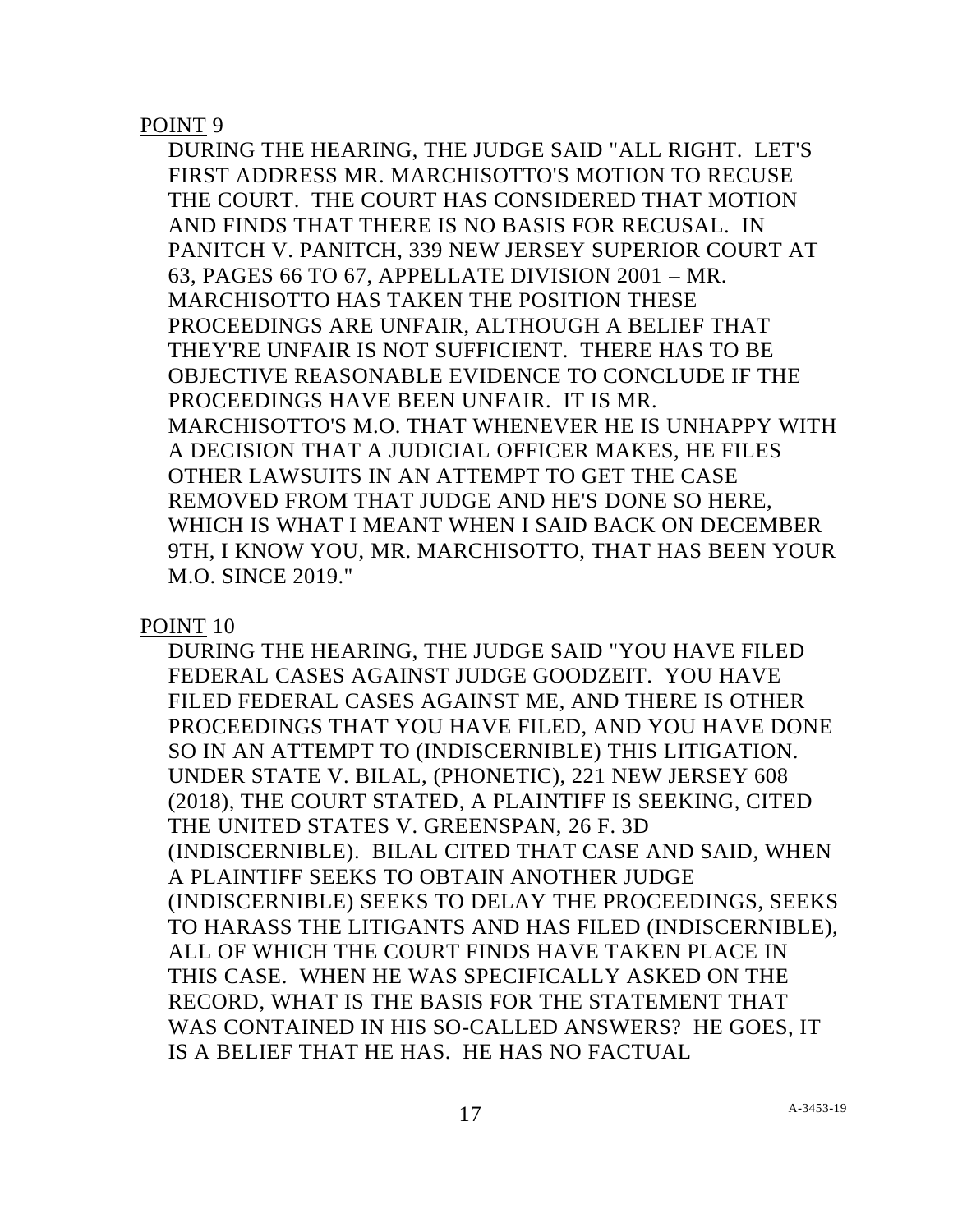BACKGROUND, NO FACTUAL EVIDENCE OR ANYTHING TO SUSTAIN THAT (INDISCERNIBLE). THE COURT IN DECEMBER GAVE HIM ANOTHER OPPORTUNITY TO ANSWER THE INTERROGATORIES. HE CAME BACK WITH ESSENTIALLY THE SAME ANSWERS, CLEARLY CUT AND PASTE, CLEARLY NOT TAILORED SPECIFICALLY TO WHAT WAS BEING ASKED. MR. MARCHISOTTO CITES THE FACT THAT HE IS SELF-REPRESENTED. BUT HE HAS BEEN INVOLVED IN THIS LITIGATION AND IT'S BEEN EXPLAINED TO HIM SEVERAL TIMES HOW HE (INDISCERNIBLE) THE PARTICULAR MATTERS AND HE REFUSES TO DO SO. INSTEAD, HE GOES AND FILES OTHER ACTIONS IN AN ATTEMPT TO DEFLECT, DELAY, AND OBSTRUCT."

Our review of the record Marchisotto has provided us convinces us that none of these arguments is of sufficient merit to warrant any extended discussion in a written opinion. R.  $2:11-3(e)(1)(E)$ .

We review a trial court's discovery orders only for abuse of discretion, "a standard that cautions appellate courts not to interfere unless an injustice appears to have been done." Abtrax Pharm. v. Elkins-Sinn, 139 N.J. 499, 517 (1995). "We will not ordinarily reverse a trial court's disposition of a discovery dispute 'absent an abuse of discretion or a judge's misunderstanding or misapplication of the law.'" Brugaletta v. Garcia, 234 N.J. 225, 240 (2018) (quoting Capital Health Sys., Inc. v. Horizon Healthcare Servs., Inc., 230 N.J. 73, 79-80 (2017)).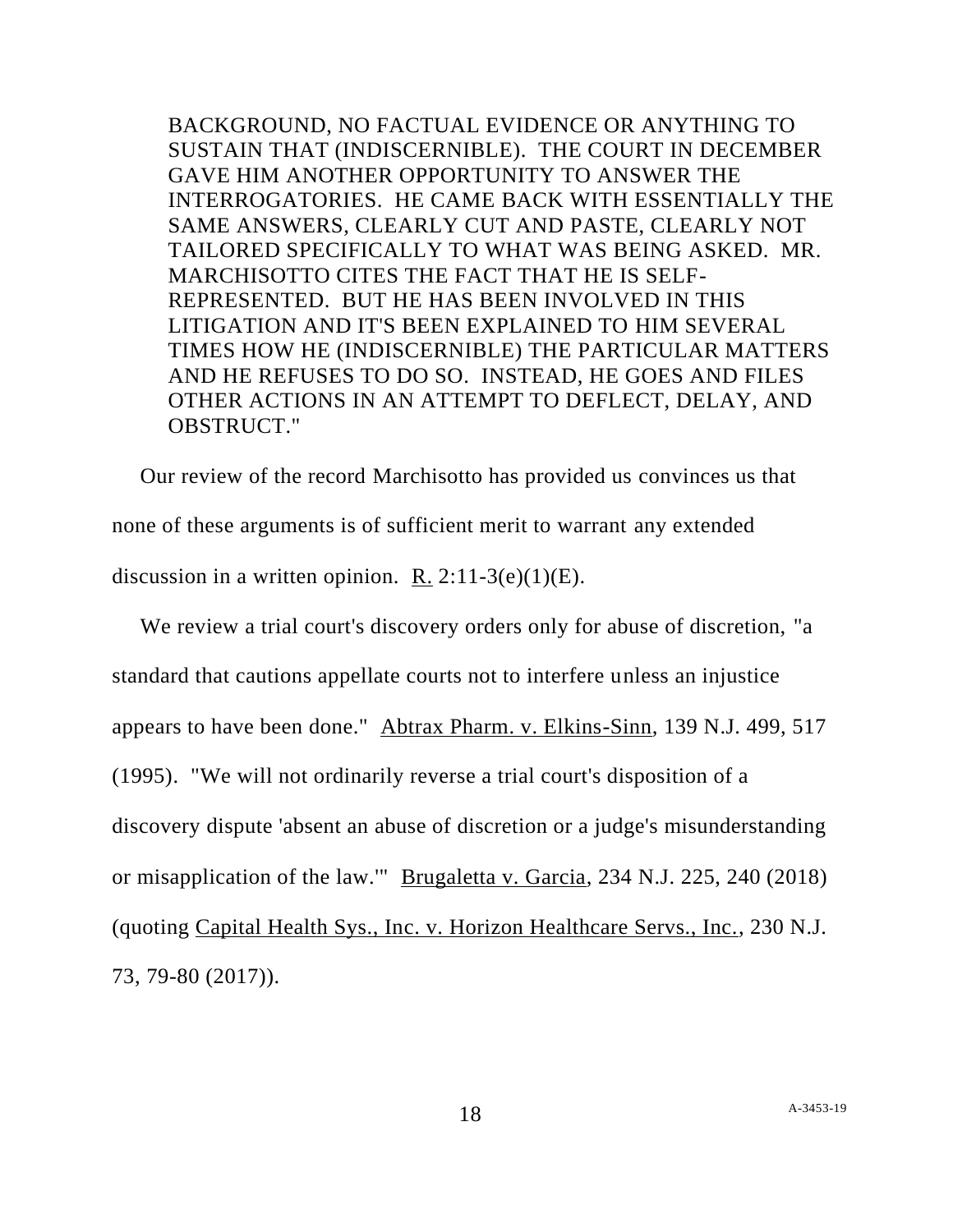Applying that standard here, Marchisotto has provided us no basis to conclude Judge Rivas abused his discretion in finally dismissing this Probate matter with prejudice. Marchisotto relies on Zimmerman v. United Services Automobile Association, in arguing the court erred in dismissing his complaint with prejudice because his was not a failure to answer but a bona fide dispute over whether his answers were fully responsive. See 260 N.J. Super. 368, 378 (App. Div. 1992). Marchisotto's reliance on Zimmerman is misplaced.

Our courts generally follow Judge Pressler's admonition in Zimmerman that if the discovery dispute is one over the responsiveness of the answers, the trial court should resolve the dispute — not dismiss a plaintiff's complaint with prejudice. Id. at 376-78. See Adedoyin v. Arc of Morris Cty. Chapter, Inc., 325 N.J. Super. 173, 181 (App. Div. 1999). But there is an important caveat. In Zimmerman, Judge Pressler wrote "that when the real discovery dispute is not a failure to answer but rather an alleged failure to answer in a 'fully responsive' manner, it is the dismissal with prejudice which is inappropriate unless the answering party has been ordered to answer more fully and fails to do so." Zimmerman, 260 N.J. Super. at 378 (emphasis added).

Marchisotto had been ordered to provided more fully responsive answers to specific interrogatories — not once but several times. While our courts are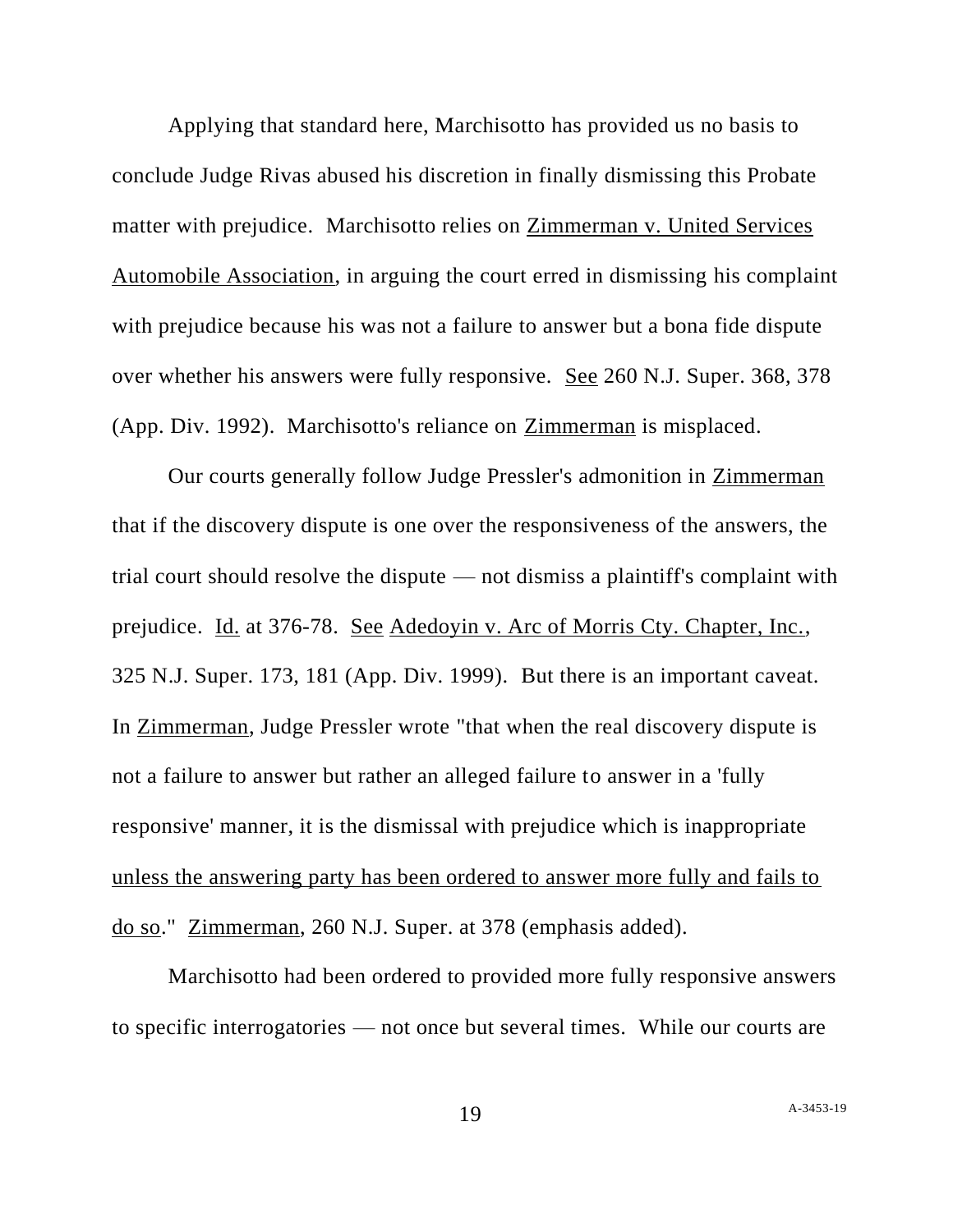understandably loathe to impose the draconian remedy of dismissal for a party's failure to provide discovery, part of our reluctance is based on our unwillingness to deprive a party of a potentially meritorious claim based on his counsel's failure to comply with the court rules. See A&M Farm & Garden Ctr. v. Am. Sprinkler Mech. L.L.C., 423 N.J. Super. 528, 539 (App. Div. 2012). Here, the flagrant and continuous failures to comply with the rules, despite the repeated efforts of two trial judges to explain to Marchisotto what he needed to do to move the case forward, rested with him and no one else.

The animating purpose of our rules is "the fair and efficient administration of justice." A.T. v. Cohen, 231 N.J. 337, 351 (2017) (quoting Shulas v. Estabrook, 385 N.J. Super. 91, 102 (App. Div. 2006)). That, of course, implies fairness to all parties. Given the trustee's costs of defending against a suit brought by a beneficiary are ordinarily borne by the trust, Mears v. Addonizio, 336 N.J. Super. 474, 480 (App. Div. 2001), a Probate judge must be mindful, as Judge Goodzeit obviously was, that the costs of the litigation will deplete the corpus in which all the beneficiaries share. Thus, allowing a beneficiary to run up litigation costs in unnecessary and wasteful motions unfairly burdens beneficiaries not parties to the trust litigation.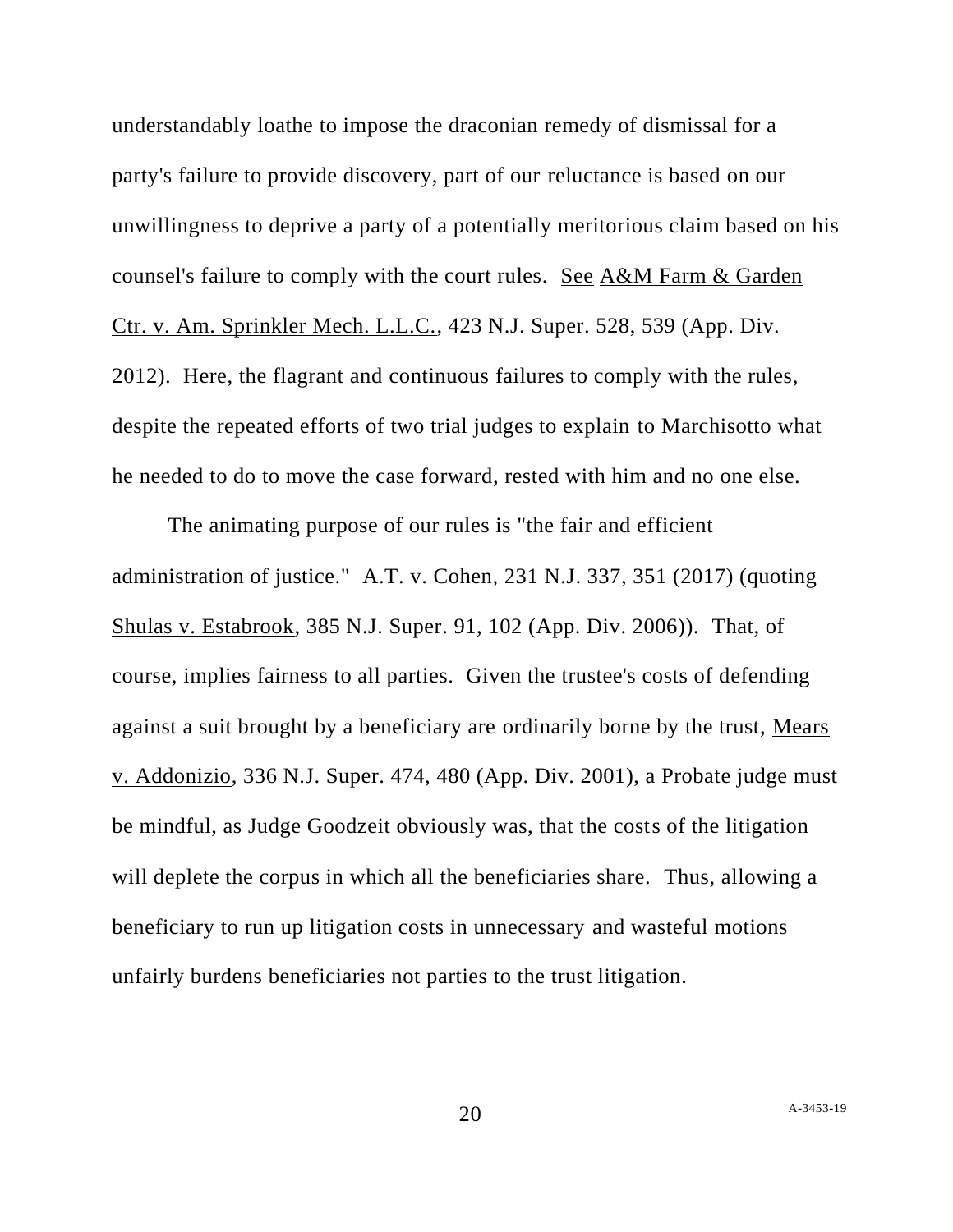We think that cost calculus had to be weighed in determining whether dismissal with prejudice was warranted for Marchisotto's persistent failures to comply with discovery obligations, especially in light of his failure to ever muster any support for his extravagant assertions of fraud. In the over two years this matter was pending in the trial court, Marchisotto never filed exceptions to the formal accounting he forced the trust to file and never offered the slightest proof of his claim that funds had been misappropriated.

Marchisotto has continually asserted that he was without proof only because he was not permitted to subpoena decedent's banks and brokerage houses for the original statements on which the trustee's formal accounting was based. Leaving aside that there was nothing to suggest the copies presented to the court were "tampered with" as Marchisotto alleged, Judge Rivas noted issuing a subpoena wasn't the exclusive mechanism for Marchisotto to bring forth evidence of missing funds. Marchisotto claimed he had reviewed the trustee's formal accounting, including all of its attachments, with the decedent's long-time accountant, who Marchisotto asserted had ten years of the decedent's tax returns in his possession. Yet Marchisotto never proffered a certification from this allegedly knowledgeable accountant that there were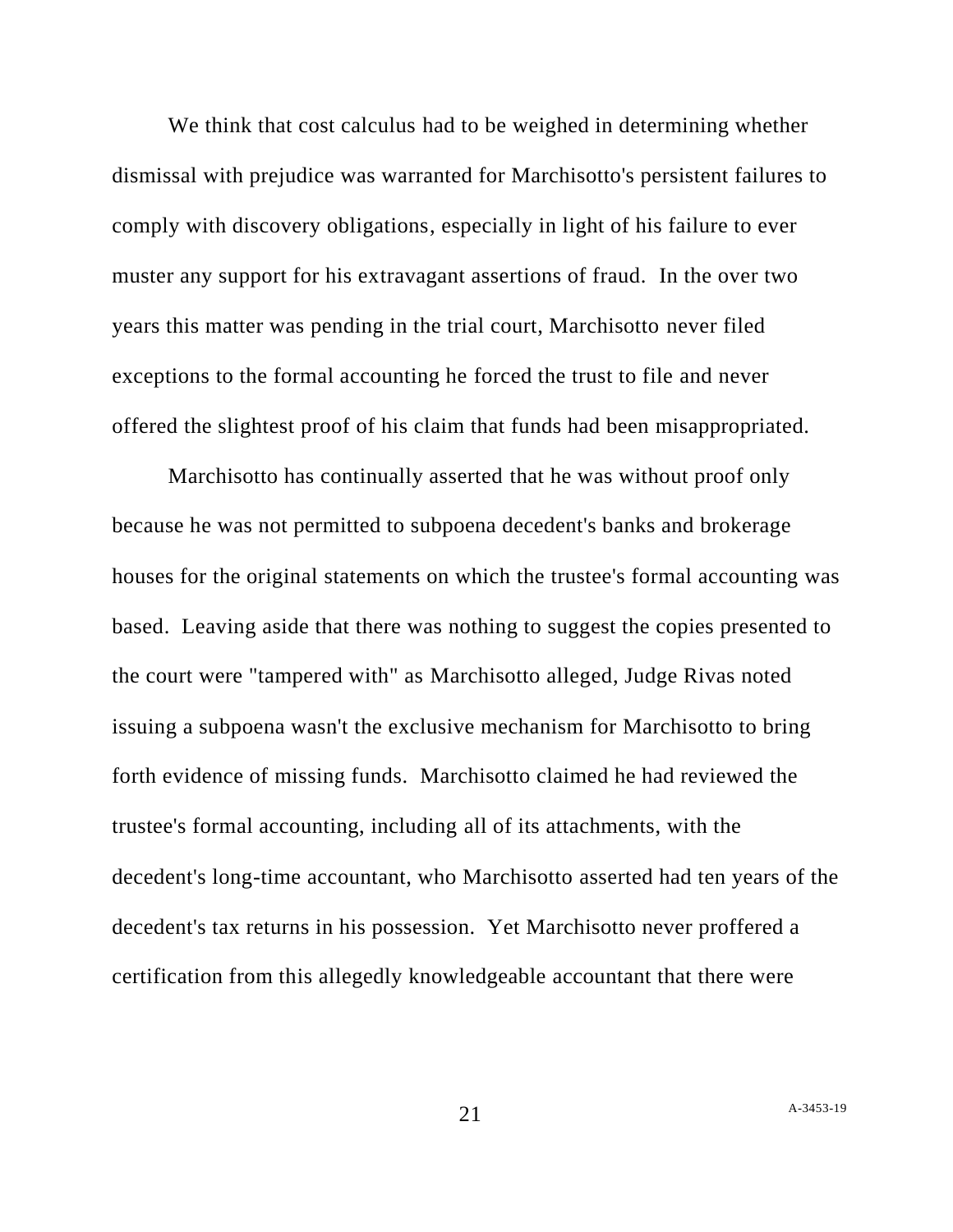other monies that should have gone into the trust, much less the \$800,000 Marchisotto claimed was unaccounted for.

In sum, our review of the transcripts in this matter convinces us the trial judges presided over this trying case fairly and impartially. We can find no abuse of discretion in the decision to dismiss this matter with prejudice for Marchisotto's failure to comply with discovery despite repeated orders. See Abtrax Pharm., 139 N.J. at 515 (noting a party invites the drastic sanction of dismissal "by deliberately pursuing a course that thwarts persistent efforts to obtain the necessary facts").

As to the award of sanctions, we have only brief comment. Although Marchisotto has provided us the transcript in which the court ruled the trustee had established her entitlement to frivolous litigation sanctions pursuant to N.J.S.A. 2A:15-59.1 and Rule 1:4-8 and deemed the requested award of attorneys' fees and costs reasonable, he has not provided us the trustee's motion for sanctions, including Lepore's supporting certification on which the court relied in determining both that sanctions were warranted and the requested fees and costs were reasonable.

Marchisotto's decision to so truncate the record has deprived us of any ability to assess his claim of error in the award of sanctions, leaving us no